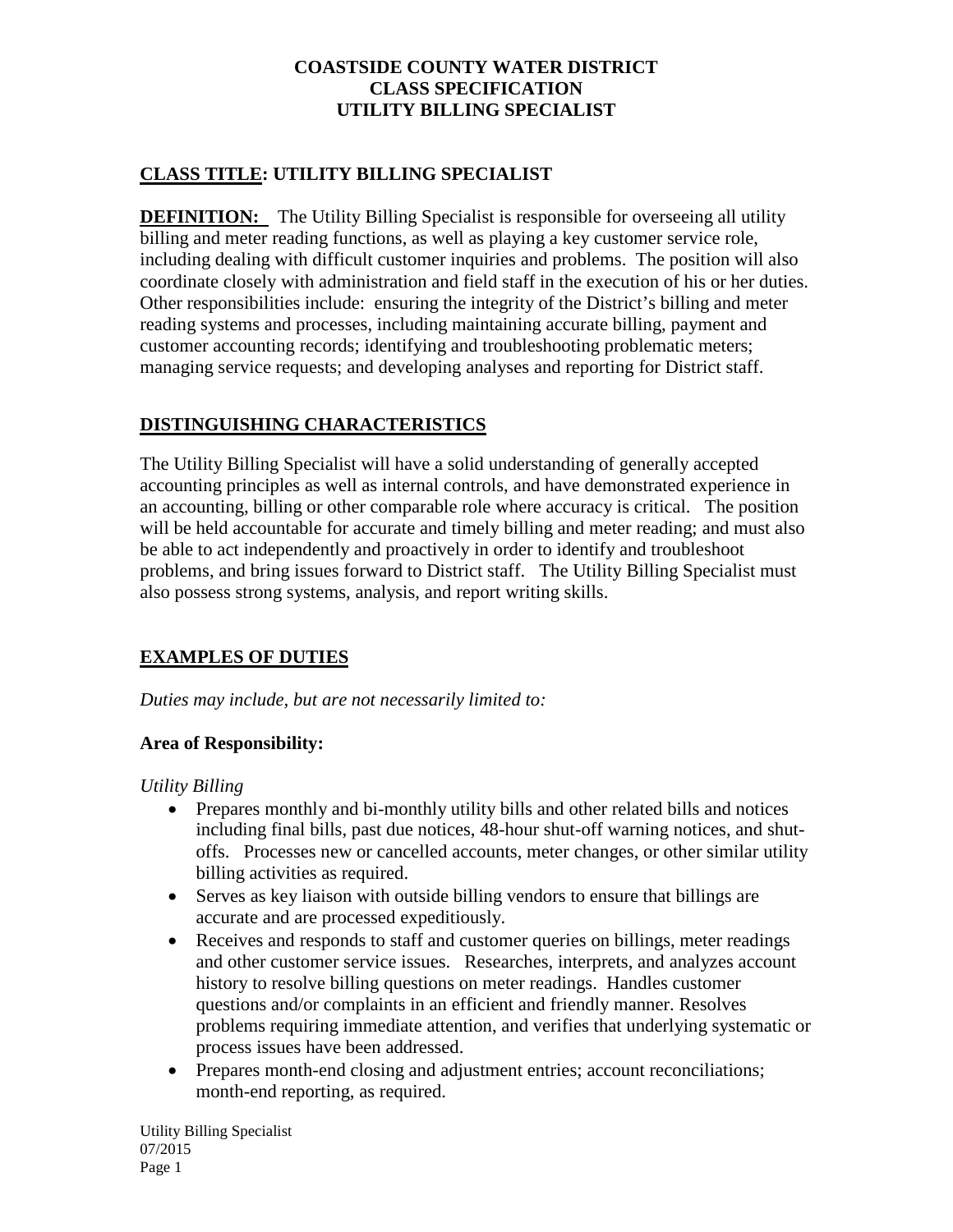• Creates and reviews audit reports to troubleshoot and resolve billing or meter reading issues.

## *Meter Reading Oversight*

- Oversees meter reading process, including scheduling, prioritizing routes to be read, and preparing handheld and other devices for meter reading process. Closely interacts with the field/meter reading crew to ensure that meters are read and reported back on a timely basis, and issues are investigated and resolved.
- Develops analyses, queries, and reports to troubleshoot problematic meters.
- Manages Service Request process, ensuring that all service requests (including meter re-reads, "ins and outs", etc.) are being handled expeditiously by District staff, and are properly recorded in the District's systems.
- Manages routes for meter readings including implementing recommendations from the District's route consultants. Periodically reviews and maintains route efficiency on an ongoing basis.
- Periodically reads meters, including troubleshooting customer service issues.
- Evaluates areas for improvements to the meter reading process. Plays key role in recommending (and implementing) future enhancements such as automated meter reading or advanced metering infrastructure.
- Serves as the in-house expert for meter reading systems, devices, and software; ensures that the District is maximizing the features of the devices/systems.

## *Analysis and Reporting*

- Serves as an expert in designing and developing reports and analyses for District staff, particularly in the utility billing area, utilizing report writing tools such as the utility billing software query language, Access, and or/other report writers such as Crystal.
- Compiles reports and necessary documents, spreadsheets, historical data, billing account statements and other information to respond to staff and customer inquiries, as required.
- Prepares a monthly reporting package of key statistical data for District management as required.

## *Systems Administration*

- Plays key role in the District's utility billing software implementation. Works closely with District management to develop, document, and implement workflows that will maximize efficiencies gained with the system.
- Serves as the District's key liaison and troubleshooter with our utility billing software vendors and our information technology consulting team in order to identify and resolve issues and/or implement new processes or reporting.
- Serves as the in-house expert for the utility billing program. Regularly attends training on the software to develop understanding of all aspects of utility billing software and ability to train other employees as required.

.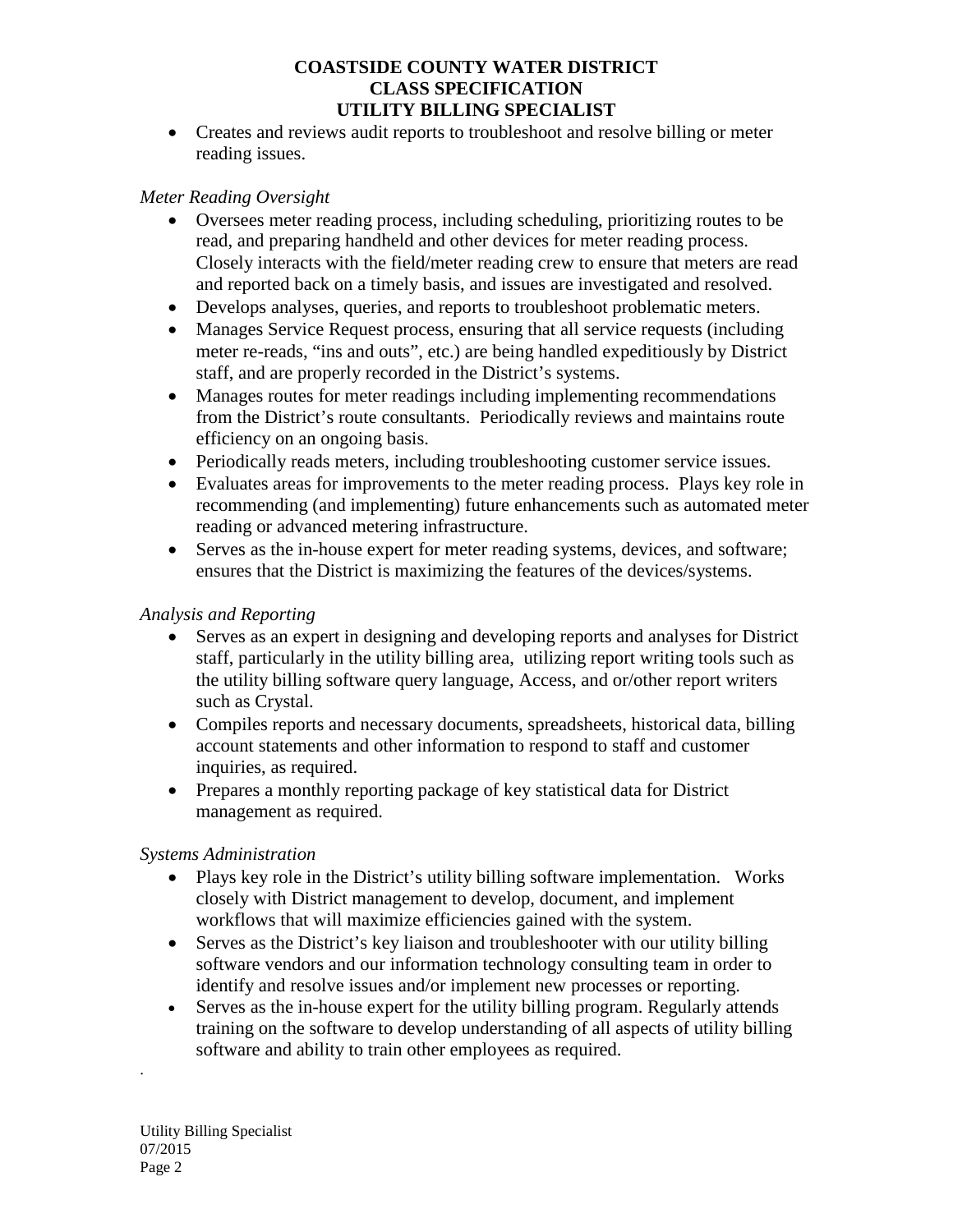## **MINIMUM QUALIFICATIONS**

A combination of education and experience that provides the candidate with the requisite knowledge to perform the requirements of the job. Excel proficiency is required. Candidate must be able to work independently, but must also be comfortable in working in a Customer Service role.

#### **Preferred Education and Experience:**

- AA/AS (or higher level) degree in accounting, business, or systems/IT/engineering or (2) years of college level accounting or business coursework; (comparable work experience may be considered)
- 3+ years of experience in a billing/accounts receivable/customer service environment (or comparable experience) and demonstrating increasing responsibility.
- Proficient in an enterprise accounting/utility billing system; Strong MS Office skills. MS Access proficiency, report writing skills a plus.
- Experience in a public utility/agency in a customer service role is a plus. o Meter reading exposure is also desirable.
- Excellent verbal skills

In addition to the knowledge, abilities and skills required for the Utility Billing Specialist will include:

## **Knowledge of:**

- Generally accepted accounting principles, internal controls.
- Proper customer care practices.
- Appropriate procedures, practices, rules, and policies governing office and/or system assignment.

#### **Ability and skill to:**

- Understand and work effectively with the utility billing software system.
- Evaluate customer problems/concerns and exercise independent judgment to resolve them.
- Negotiate with customers within scope of responsibility.
- Coordinate closely with District field staff in managing customer service crossfunctional tasks (including meter reading) in order to accommodate scheduling and to maximize staff efficiency.
- Perform a wide range of customer service functions with speed and accuracy and apply good judgment in recognizing scope of authority.
- Perform analyses/audits of data to ensure accuracy of reporting and billing.
- Identify, analyze and troubleshoot issues, and highlight issues to District management.